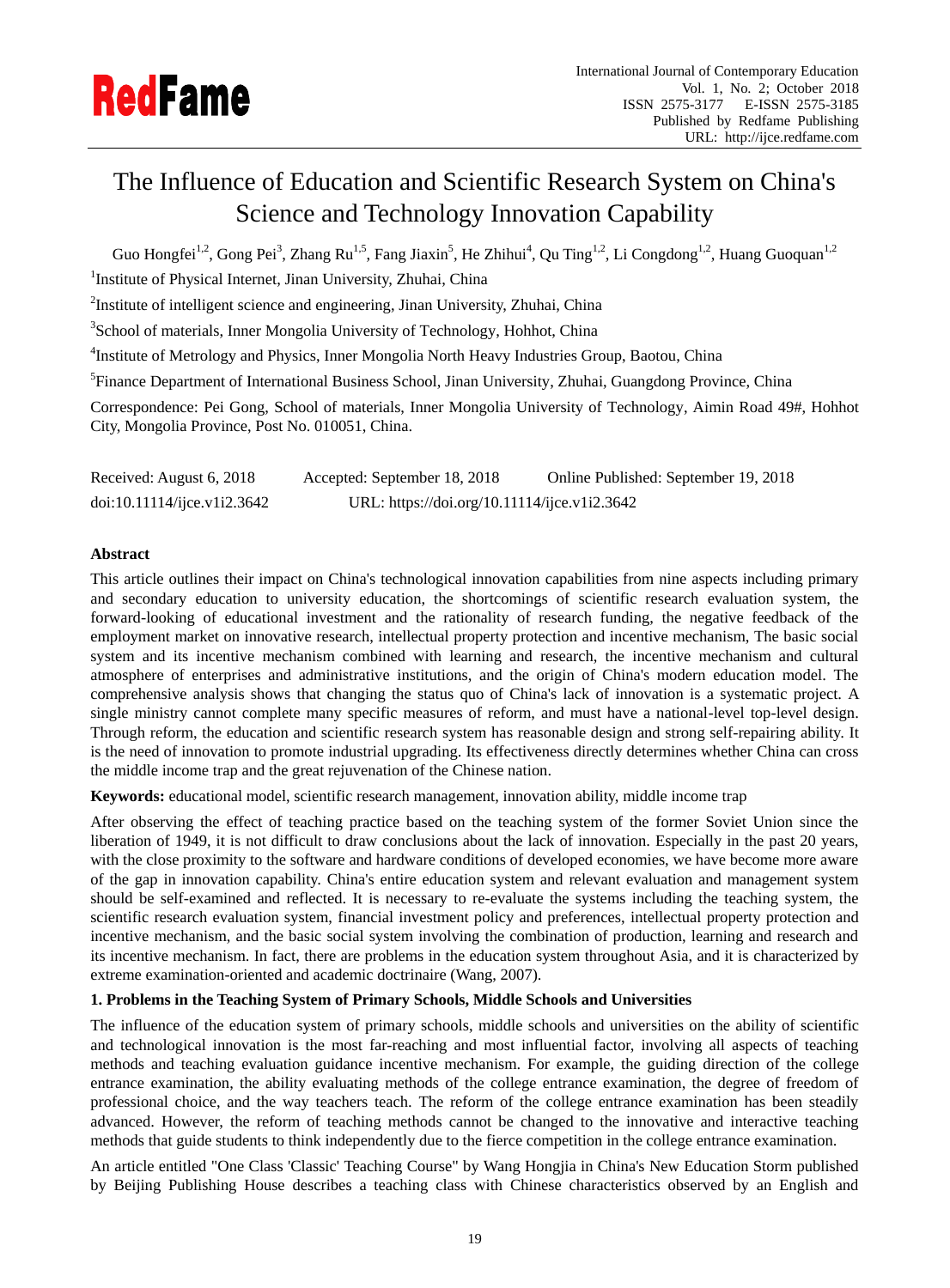American education expert in a middle school in Beijing. The teachers are calm, fluent, and well-organized. The students actively answer questions, and the answers are quite level. The whole class is impeccable. But after the meeting, foreign experts raised the question: the students answered very well, it seems that the students can master it, so why should they attend this class? They believe that the perfect and impeccable speech of the top teachers replaces the students' exploration process, and they lose the opportunity to develop their learning ability. This is a teacher's performance class, and the students are only watching the teacher perform (Wang, 2007).

In the Southern Metropolis Daily on December 20, 2004, Xue Yong's "Crisis of Declining Reading Rate" pointed out the shortcomings of the current cramming education in primary schools, middle schools and universities from the perspective of reading. The reading feature is able to reflect the subjectivity of the recipient, the speed can be adjusted by readers, some content can be repeatedly pondered and questioned, and the process of receiving information is always accompanied by thinking, while the speed of TV and cramming education is fixed, the receiver is in a passive state and lacks space for thought (Xue, 2004).

Therefore, the reform of teaching methods is especially needed in middle schools. However, in order to cope with the college entrance examinations whose questions are impractical, wide in range and large in numbers, there is no time for open interactive teaching. It is necessary to hurry and inculcate the questions into the students' minds in order to increase the rate of school attendance associated with teacher and school income.

Schools often publish their children's exam rankings, which has led to "senior rankings" being a sensitive topic. In the United States, grades are personal privacy, not a tool for children or parents to compare and humiliate each other. The priority is to learn something and remember the mistakes made, but not letting your child care too much for one or two points of the exam! After all, entering the society, who cares about your ranking in primary school or the awards you have won?

Many valuable contributions (literatures, works of art, and scientific and technological achievements) in the history of mankind were completed by the parties before their 20s. If pupil, middle school students, undergraduates, and graduate students have always focused their energies on reciting theories and formulas, and striving for rankings, they will miss the golden age of 20. This is the main reason why there is no big innovation after the liberation of China (the previous imperial examination was also busy with examinations and few results).

As the guide sign of China's comprehensive and long-term top-level designed education, the college entrance examination is also in urgent need of reform.

In addition, China's higher education is divided into different majors along with the former Soviet Union. After 1998, although the amalgamation reduces the number of majors, the content and integration of teaching and practical training have not changed much. Although some colleges have set up comprehensive experiments, neither the credit hours nor the comprehensive practicality can compare with the specialized education in developed countries. Take a Canadian electronic school for example, they have theory class in the morning and afternoon in laboratory experiments, each step of experiment needs the signature of teacher after the completion, until the experiment is complete. Usually, these experiments account for 90 points, and the final exam takes 10 points. Because the daily courses and experiments are carried out around the complete production of a specific complex product, such as copiers, it will involve not only the welding of circuits, the preparation of simple programs, but also the communication between equipment and the host, etc. It involved in the professional equivalent of domestic electrical engineering, electronic technology, communication technology, control principles and technology, and computer programming. In this area, China has are no textbooks or schools! How can the country's technological innovation capability improve without teacher with comprehensive knowledge and skills, schools and textbooks? We need to aware that almost all innovative products are multidisciplinary fusion and penetration in the era of knowledge explosion.

# **2. Problems Existing in the System of Scientific Research and Innovation**

### *2.1 Problems in the Scientific Evaluation Systems*

On December 19, 2010, the economist Zhu Xiqing pointed out in the Southern Metropolis Daily that the university has dried up as a source of new knowledge because of the current research evaluation system based on the papers' level and citation factors from the United States.

Universities in the United States originally used peer evaluations. After the Vietnam War, young people in the university questioned the authority, and begin to compare the number of articles published and the influence factors, disrupting the periodicity of knowledge production. An original research usually causes decade to complete, but without recent-published articles, stuffs have to leave in current day. For example, a doctor takes seven years desperately publish articles trying to get promotion, this kind of eager for quick success and instant benefits makes the United States herself encounter knowledge exhaustion problem. Her achievements in computers and bio-pharmaceuticals at the end of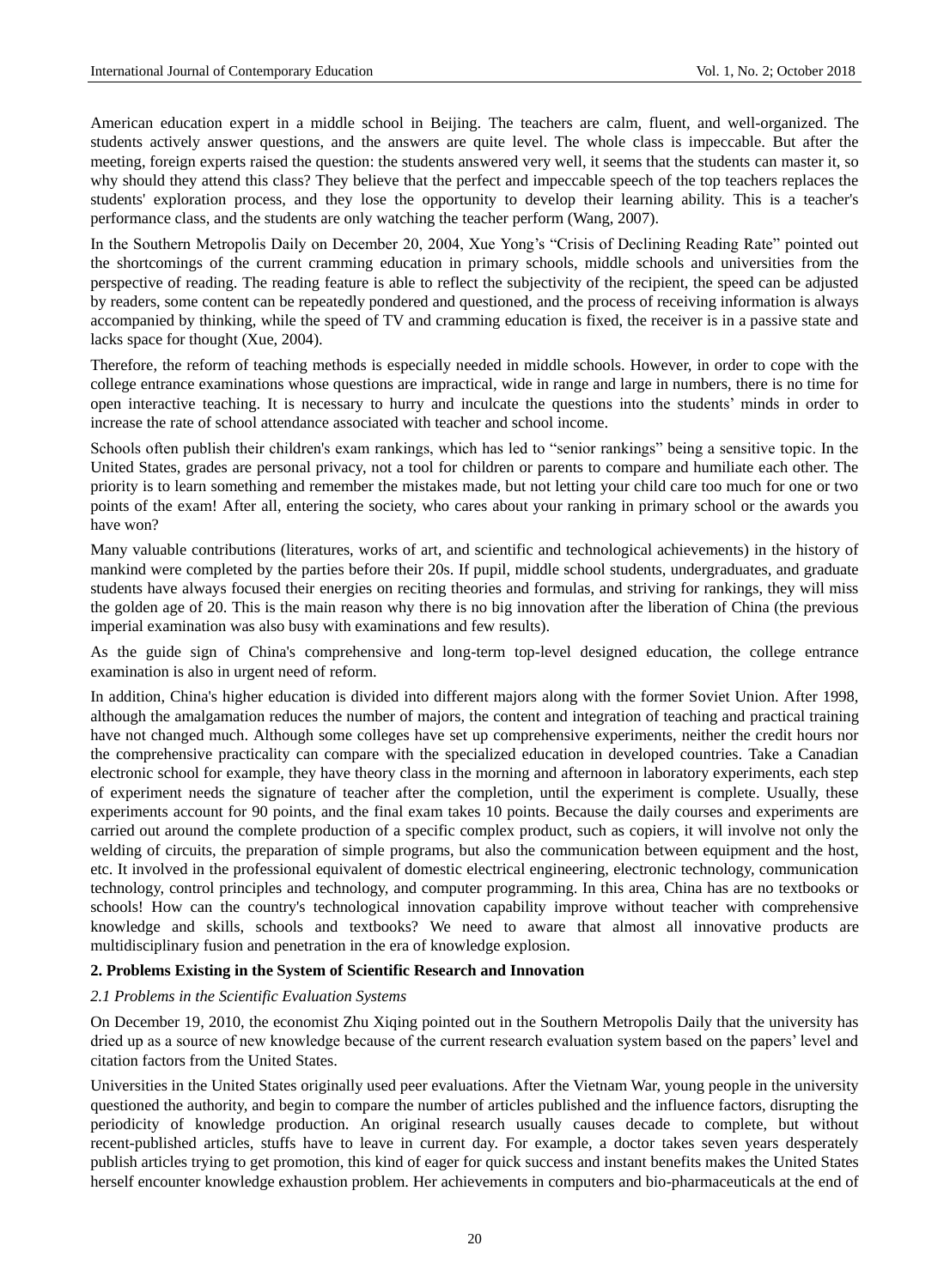the last century were mainly derived from the theoretical foundations before the 1960s.

Zhu xiqing believes that a reasonable and scientific research evaluation system is based on the university management system, which contains three key points. The first is peer evaluation. Pursuing quick success in articles publishes and rejecting long-term original researches should be avoided. The second point is that professors should run schools. De-administrating is necessary because professors are the core of universities. The third point is academic independence. The old professors did well in the university and held high positions, but after the new knowledge came into being, the old knowledge was devalued. To avoid the decline of status, some professors may try to kill the new knowledge. Without academic independence, the generation of new knowledge will be rejected. Therefore, universities must be academically independent and cannot be controlled by others (Zhu, 2010).

# *2.2 Prospectiveness of Education Investment and Rationality of Research Funding Allocation*

Without the financial foundation and policy supporting education and scientific research, scientific and technological innovation is like water without a source, or a tree without roots. After the Second World War, United States spent nearly 200 years to accumulate wealth and gather elites and after massive capitalization of national income, the surplus capital was invested in universities, resulting in its most competitive education system. Therefore, the state should actively strengthen investment in universities on the basis of reform of the basic system and guide the preference of knowledge investment for social surplus savings (Zhang& Huang, 2006). China is currently in the window of industrial upgrading and structural transformation. In the long-term view of the whole society, huge amount of domestic savings should be invested on universities and other invention-creation activities that produce new knowledge for it accords the most with the long-term interests of social development and has the highest rate of return. Compared with real estate and large infrastructure, this is the only effective investment way.

China's scientific research funding can be divided into three levels in the aspect of source. The national level mainly includes the science and technology system based on the National Natural Science Foundation of China and other breaking frontier projects like the 863, 973. Provincial scientific research mainly comes from provincial science and technology departments. In addition, there are also self-financing funds of enterprises and institutions (Zhou, 2013). Take the National Natural Science Foundation of China as an example. Its advantages over the years have been remarkable. In this article mainly discusses its shortcomings in the allocation, usage and acceptance of funds.

In terms of distribution, due to the use of a fixed judging panel composed of well-known scholars and experts, plus each small direction has a limited circle, the actual implementation result is that the people who have a high probability of obtaining the subject are mainly disciples and friends of the circle members. Another irrationality of distribution is reflected in the increasing quota, and the general program has reached more than 800,000 yuan. This allocation is obviously inferior to decomposing into four 200,000 yuan. By increasing the coverage, people who cannot meet mechanical application conditions but with innovative abilities will have the opportunities to develop their talents. The history of human development in the past 200 years has also proved that most great innovations are done by unknown young people under the age of 27.

The flaws in the use of funds are mainly manifested in the fact that because the members of the circle are older, most of them hold leadership positions. However their knowledge structure is inevitably lagging behind and they lack innovative and adventurous spirit. The project is then carried out around the personnel and research direction recognized by the circle members. Plus, the specific scientific research is mainly completed by doctors and masters without interdisciplinary experience and knowledge. It eventually presents innovation deficiency of core science and technology leading the frontier in China in the past 30 years, especially the product innovation involving interdisciplinary comprehensive application!

The drawbacks of capital acceptance are mainly reflected in the eager for quick success and instant benefit. Most scientific research requires a long accumulation and experiment. Therefore, scientific research acceptance should not limit fixed number of years. When the project undertaker obtains valuable or breakthrough results, he can voluntarily apply for the conclusion or continue to apply for follow-up funds, and the executive committee will evaluate its potential and the value of the outcome to decide whether to continue funding. If the coverage rate of 25% (800,000) is extended to 100% coverage (200,000), not only can eliminate corruption and waste of funds, but also can guide all researchers to concentrate on researches and innovations, rather than to post articles for the purpose of concluding the researches.

# **3. The Impact of Employment and Incentive Mechanism on Scientific and Technological Innovation**

Although interest is the best teacher, good and fair employment opportunities and stable income expectations are the basic conditions for achieving technological innovation.

The 2010 Michaels Research Employment Survey shows that 30% of students are assigned to their job through relatives,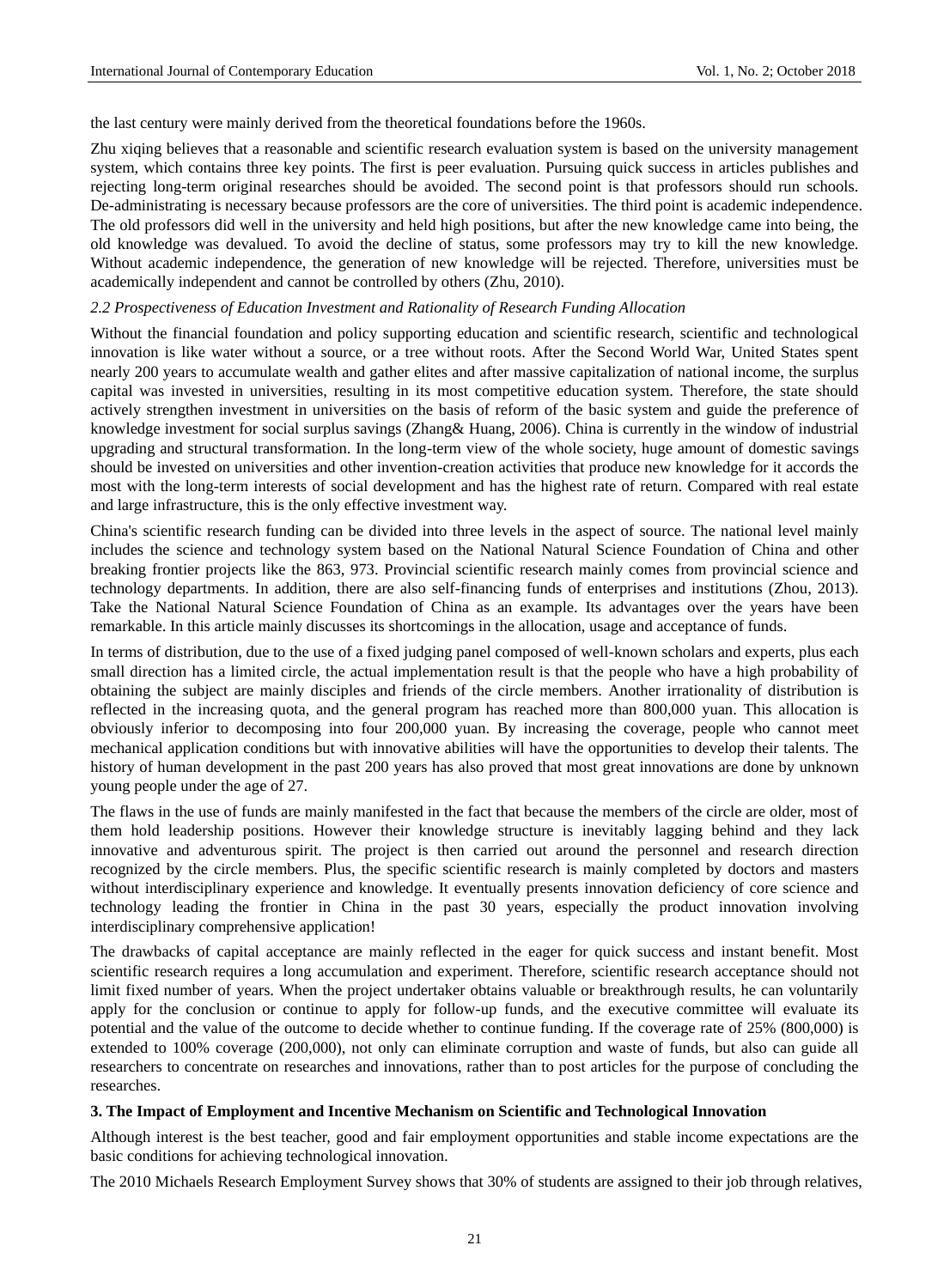friends and acquaintances, while 70% of freshmen leave within one year, which means that 30% of students who get jobs through relationships can meet basic job expectations. (Peng, 2003). The unspoken rule of employment is that the unprofessional managerial and technical posts in state-owned enterprises or large private enterprises are mostly occupied by the related parties. This unfair phenomenon has been reduced with the implementation of the public examination system of administrative institutions, but still exists in enterprises. The public examination content of administrative institutions has little to do with the knowledge of professional science and engineering; the employment opportunities and expected income of students facing enterprises have little relation with the mastery and application level of scientific knowledge, which causes the phenomenon of non-ideal academic atmosphere in colleges and universities. All these factors influence China's scientific and technological innovation ability imperceptibly (Wang, Sun & Hao, 2009).

The low income and status of scientific researchers lead to the flow of elites to abroad and civil servants within the system. The unfair distribution of scientific resources leads to the flow of elites to scientific research institutes and the official sites of universities. Therefore, the scientific research field should also advocate the "no official power should pursue wealth and no wealth could be pursued through official power" rule proposed by President Xi, here the rule can be changed to "no administrator should conduct scientific research and no scientific research should conduct by school administrator". Even though the administrator does not have the energy to conduct scientific researches, they use power to occupy a large number of scientific research resources, making the teachers and researchers with ambition and ability lack the basic conditions and funds for scientific research. The flow of a large number of elites to the officialdom makes the system reform more difficult.

## *3.1 Intellectual Property Protection and Incentive Mechanism*

From the perspective of knowledge flow, the 30 years of China's reform and opening up are mainly 30 years of knowledge inflow, imitation and integration innovation. With the close proximity of the total knowledge to developed economies, problem such as raw materials, energy, and environment and labor costs emerges in primary processing, lead to overcapacity, simple imitation and even the lack of integration innovation. In order to avoid "middle class trap" industry influencing the upgrading and transformation of other industries, it is urgent to strengthen the protection of intellectual property rights from the whole society, so as to form a virtuous cycle for social capital to invest in the knowledge assets obtained from universities. For example, at present, 30% of the workers in the United States belong to the "creation class". They have high level of freedom. In the job market, they are not looking for a job, but are chased by enterprises. Any "whimsical" enterprise without them will lack vitality. .

# *3.2 Basic Social Systems and Incentive Mechanisms Related to the Combination of Production, Learning and Research*

In recent years, the investment in scientific research funds in China has increased year by year, but the actual results have not been positively improved. Part of the reason is that the poor combination of production, education and research. The most common applications for colleges and universities are the National Natural Science Foundation. These fund topics mainly collect from the recommendations of mainstream scholars, not from the practical problems of the first line of production research. China's production, learning, and research are basically in a state of separation (Pan& Liu, 2006) (Li, 2013).

The author finds that colleges and universities have been engaged in theoretical teaching for a long time, and have mastered comprehensive and up-to-date knowledge, but they do not understand the specific conditions of latest production. Scientific research institute is like a fan of stars, which will follow whatever new subjects currently have. However, even enterprises with a large scale have no thorough large-scale research institution, or even if there is, there is no labor mechanism for the free flow and exchange of talents with universities or long-term effective cooperation mechanism. Therefore, the cooperation mechanism of "production, study and research" must be established correctly and we must establish a long-term and reasonable operating system from the three aspects of personnel, capital, and reward.

# *3.3 Incentive Mechanism and Cultural Atmosphere of Enterprises and Administrative Institutions*

The personnel appointment mechanism of enterprises and administrative institutions, especially the personnel appointments of large enterprise groups and departmental level (including the future departmental level) is still decided by the organization department. The organization department understands neither the business characteristics of each person on the scene, nor the development trend of each industry, which inevitably leads to the administrativeization of academic research. The final result is the layman's leadership, the politicians' leading scholars. This leads to the politicization of middle-level cadres, with limited research resources and funds concentrated in the middle and high-level, marginalized scholars who are interested, have time and have the energy to concentrate on their research and research. Therefore, even if all you want is to well conduct the scientific research, you must first compete for the position of administration, so that the atmosphere of universities and research institutes is not pure and people are not concentrating.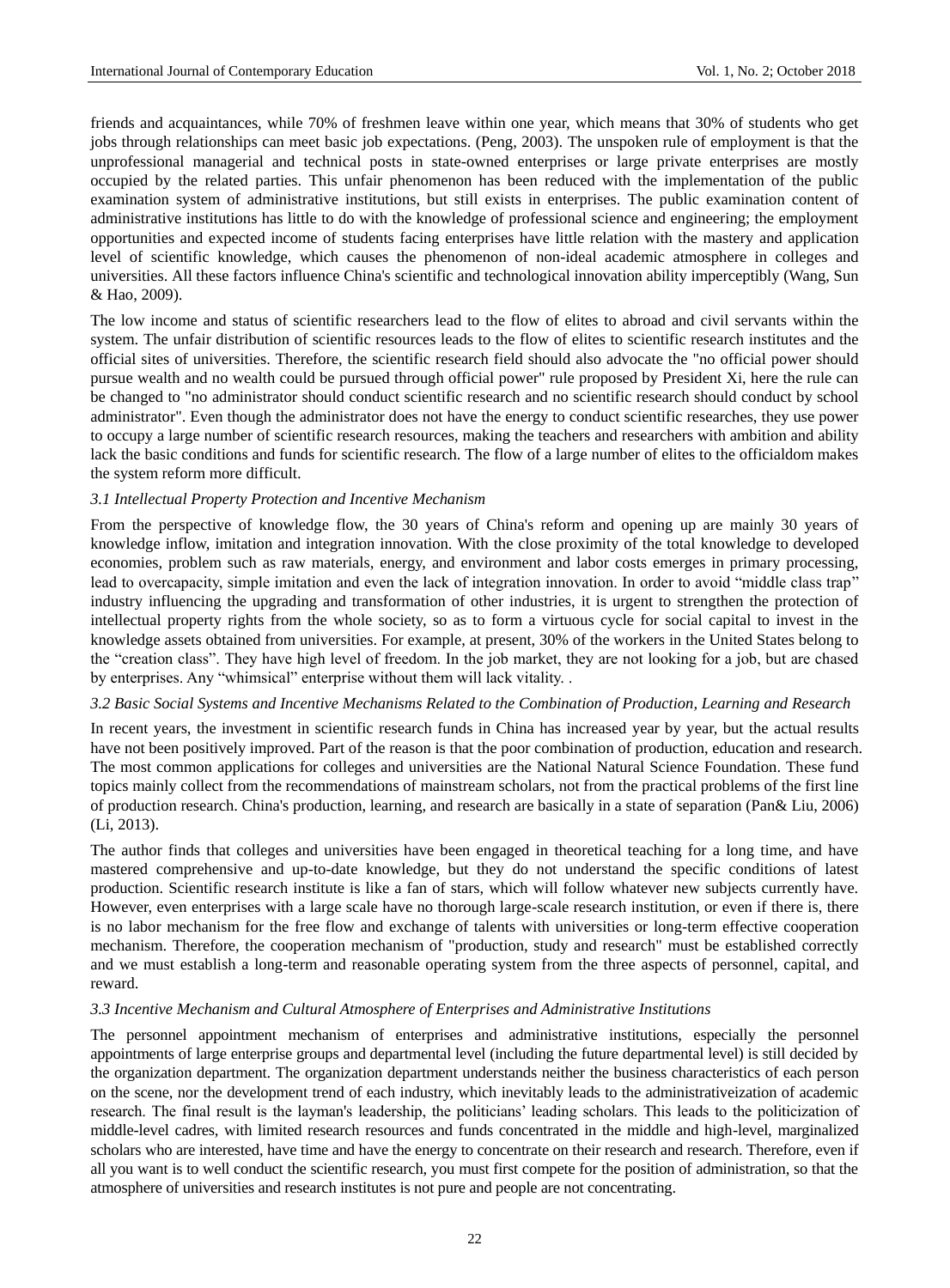When the research institute appoints official positions and allocates resources (research funds and equipment funds), it should adopt the point system, through the work and achievements completed over the years, plus peer review (not within department, but the peers outside the department , the democratic evaluation within department can work as a supplement) to queue, using the method of declining the allocation of funds according to the ranks, it is similar to the upgrade mechanism in the games, that is, when experience value to upgrade standards, one will naturally upgrade.

## **4. Countermeasures and Prospects**

The imperial examination system that based on the private school has been practiced in China for nearly a thousand years. The basic education system introduced in the modern era is characterized by the standardized curriculum that artificially cuts the human thought field into pieces. It is derived from Prussia and then introduced to the United States. The students trained in this education system are characterized by easy management and professionalism. Its main historical role is to serve the manufacture of products in the pre- and post-industrial era. At present, China urgently needs innovative talents. Obviously, the old education system needs timely adjustment or even fundamental reform. However, the basic characteristics of talents in demand are self-guided lifelong learners who have strong reading ability and plasticity, profound mathematical literacy and humanistic knowledge and curiosity and creativity (Liu& Jiang, 2012).

What is the purpose of education? Is it to achieve employment? Or is it to educate the people and unify the thinking so as to achieve stability and order? Is it to learn specific engineering techniques? Or, as in the past dynasties of China, for the political career which means the so-called "a good scholar can become an official"? This issue is the core issue of education, and the system design around all aspects of education cannot avoid this core issue. From the perspective of the state, it is understandable to make the education system of each historical period serve the national interests, or even trying to achieve quick success. However, it is necessary to preserve the traditional humanities education that has been moral foundation for thousands of years. From the current ideological and moral decline of the social elites and the lack of integrity of the commercial class can show its importance. Not long ago, Qian Wenzhong proposed in the "New Oriental Family Education Summit Forum" that education, especially basic education, shouldn't just develop completely with the development trend of society maybe. He also questions: whether the society is educating education or the society? He advocates the implementation of certain disciplinary education and believes that learning is painful for most children. Otherwise, there would be many masters.

On this issue, Yale University President Schmid Gaudet have said, "As for education, the earliest proponents of social services, I would say, we must not forget that the University College of Education is not for job, but to life ". he said, the university should "adhere to the curiosity of young people must be civilized people to accept the knowledge, no need to answer whether it is useful for public utilities, it is realistic, whether they have social value such as" On the contrary university education would be deviation from the "right knowledge, loyalty ".

Education is a "human education". It is a social activity aimed at developing people's minds, cultivating people's independent thinking ability, learning ability and collaboration ability. It must teach students in accordance with their aptitude and have different specific rules at different stages of education, while some basic humanistic ideas should be stable and form the ideological basis for the recognition of all social classes, so as to stabilize the continuation and prosperity of society.

In a word, the reasons for insufficient innovation ability in China are reflected in all aspects of the teaching and scientific research. To change this situation is a systematic project. Single ministry is limited to complete many specific measures of reform, so a national-level top-level design is necessary. Including the teaching system, research evaluation system, financial investment policy and preferences, it should be completed the design and program form the perspective of primary and secondary schools and university teaching system, scientific research evaluation system, the financial investment policy and preference, the protection of intellectual property rights and incentive mechanism and the social basic system and incentive mechanism involving the production, study and research. If not having this work done, it will be like adopting sporadic and piecemeal steps as the physician who treats the head when only the head aches, and treat the foot when only the foot hurts, no matter how huge the amount of money has been invested, it will not improve the ability to innovate entirely.

The education and scientific research system has reasonable design and strong self-repairing ability, which can make China's education and scientific research system more reasonable and more efficient, therefore competent to complete the historical task of promoting industrial upgrading through innovation, and the effect of industrial upgrading directly decide whether China can get pass the middle class trap and realize the great rejuvenation of the Chinese nation!